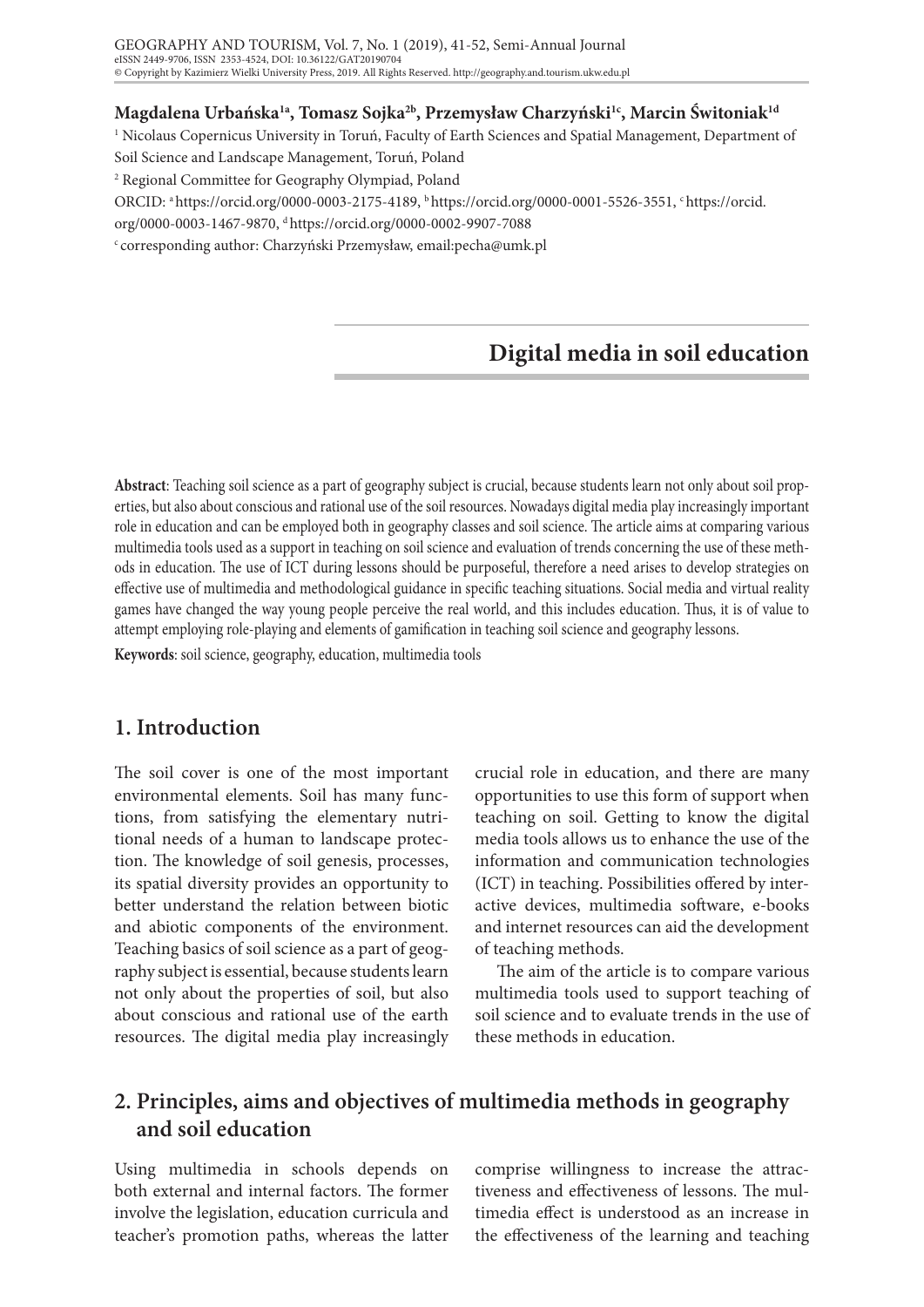process achieved by means of incorporating multisensory stimuli. It is related to the intersensory transfer, which leads to transferring sensory sensitivity from one group of receptors to another (Żuk, 1996).

Psychologists who conduct studies on multimedia in education point to numerous advantages of their use in teaching. Information transfer via many channels enables their parallel processing. Thus, students can save the time otherwise required for reprocessing the information (Żuk, 1996). Information coming to the student through multiple sensory channels can be immediately verified and compared. In addition, the message stimulating the visual cortex of the *brain* leads to the activation of attention. Multimedia-based learning takes advantage of the brain's capability to make connections between visual and verbal representations of content, and improves understanding, This supports the transfer of acquired knlowledge to other situations.

Interactive multimedia are a natural environment for the entertainment of "digital natives"– contemporary students –thus using them wisely in the form of edutainment could be an efficient motivation for learning. The use of ICT in education is also changing the role of the teacher from the "sage" to the "guide" in the world of knowledge (Kida and Neczaj-Świderska, 2007). With smartphones and the constant internet connection, students today have unlimited access to the information they need.

To enable adequate teaching-learning process within the scope of geography using multimedia, certain conditions must be met (Pliszka, 2005).The teacher and students must be aware of the purpose of digital media-assisted education, which is often omitted in various teaching materials. Unfortunately, excessively much attention is focused on the teaching materials, and not enough on preparing people to use them. The issue of teachers' qualifications should be considered in two interdependent areas. The teacher should have knowledge and skills to use computer, and also be familiar with at last basic applications and educational software. It is particularly important to know how to use the computer in educational work (Pliszka, 2005). The implementation of didactic goals is accomplished by various methods selected by the teacher. Properly selected and used digital media

can contribute to more effective education. Some of them, in particular the interactive ones, will help activate students and engage them in the didactic process. The multiplicity of information allows the teachers to individualize the learning process and achieve better education results.

The aims of geography teaching presented by Zając (1997) are a detailed and subject-focused version of the general taxonomy by Niemierko (1975). The analysis performed by the authors made it possible to assign functions that multimedia software can perform in the teaching-learning process pertaining to geography of soils. The use of digital media in geography classes helps better accomplish the aims of teaching on the subject in all taxonomic categories. Presenting information in a multicoded form improves students' remembrance. Interactive animations, videos and maps present difficult spatial and time processes in a way that is simplified and easier to understand.

Due to their diversity, attractiveness and interactivity, multimedia tend to engage the student more closely in the learning process. They allow for the implementation of basic activities, such as: exploring the world, experiencing, evaluating and, sometimes, performing simulations that involve changing and transforming the reality. As in the case of chemistry teaching (Strykowski, 1996 after Gulińska, 1997), multimedia in geographical education can include cognitive, emotional and motivational functions (Cornish, 2012).There are essentially two approaches to comparing the aims of geographical education and the concepts of computer-aided learning. The first one refers to the computer as a device designed to transmit information, facilitating its passive reception and assimilation. The second approach treats it as an educational tool for supporting mental processes and improving skills through various types of activities and exercises.

In the commentary to the core curriculum for the third education stage, as well as in the core curriculum of general education in geography from 2017 (Dz.U. 2012, item 977; Dz.U 2017 item 356), the attention is drawn to the use of ICT as an important source of geographical information. Their use facilitates collecting, processing and presenting information.

Methodological recommendations include suggestions to use modern media in teach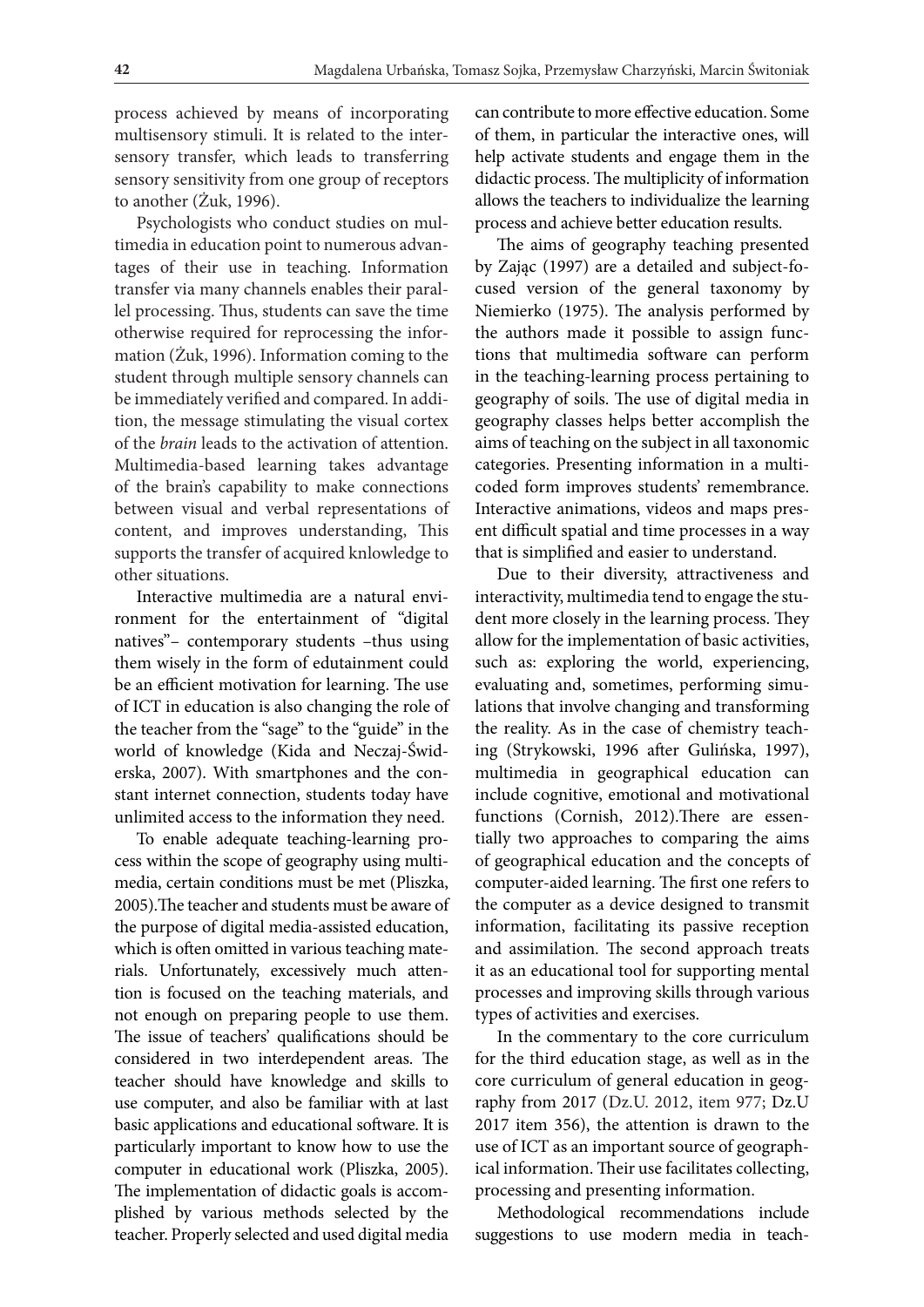ing regional geography –aerial photographs, 3D images, multimedia presentations, internet resources etc. It should support the analysis of landscapes also in the context of the relationship between natural environment and human activity.

At the time of changes in schools related to the reform of Polish education, there is a need to establish a core curriculum for (terminated but still existing) secondary schools with core curriculum for eight-year primary schools.

Current legal documents written in the form of a core curriculum directly determine geographical education. It is the basis for creation of geography textbooks. The possibility of using multimedia with reference to general geography classes is aims at the third stage of education and primary school classes as part of the current core curriculum of general education for both secondary and primary schools (Table 1).

**Table 1**. Possibilities of supporting the implementation of geography teaching aims for the third educational stage (as well as 8-Year primary school classes) with the use of multimedia (Authors' own study based on the core curriculum of general education: Dz.U. 2012, item 977; Dz.U. 2017, item 356)

| <b>Educational purpose</b>                                                                       | General requirements                                                                                                                                                                                                                                                                                   | Achievement of a specific aim using the<br>multimedia                                                                                                                                                                                                                                                                                                                                                                                                                                                                 |
|--------------------------------------------------------------------------------------------------|--------------------------------------------------------------------------------------------------------------------------------------------------------------------------------------------------------------------------------------------------------------------------------------------------------|-----------------------------------------------------------------------------------------------------------------------------------------------------------------------------------------------------------------------------------------------------------------------------------------------------------------------------------------------------------------------------------------------------------------------------------------------------------------------------------------------------------------------|
| Ι.<br>Using different sources<br>of geographical infor-<br>mation.                               | source texts, as well as information and transmission codes;<br>process and present geographical infor- tables, charts, maps, diagrams and draw-<br>mation.                                                                                                                                            | The student observes and makes field Visualization of information in a different<br>measurements; can use plans, maps, pho- form that is attractive to the student by<br>tographs, drawings, charts, statistical data, means of using various combinations of<br>communication technologies to collect, The ability to present and create digital<br>ings;<br>Development of the ability to acquire, use<br>and evaluate information from various<br>sources.                                                         |
| П.<br>Identifying relation-<br>ships and dependencies;<br>explaining phenomena<br>and processes. | natural environment, economy and social scales;<br>the spatial diversity of the natural envi- with the use of interactive tools.<br>ronment conditions and human activities<br>on Earth.                                                                                                               | The student uses the basic geographical Processing of the reality by simulating<br>vocabulary to describe and explain phe- natural and socio-economic phenomena<br>nomena and processes taking place in the occurring at different time and greater<br>life in various spatial scales (local, region- Improving the understanding of relation-<br>al, national, global); student understands ships between the natural environment<br>the nature-human relationship; explains and human activity, and presenting them |
| III.<br>Using knowledge and<br>geographical skills in<br>practice.                               | quired skills in life, among others, to ra- terials;<br>tionally use the environmental resources.  Developing the ability to use informa-                                                                                                                                                              | The student uses knowledge and geo- Activation of perceptional processes, ob-<br>graphical skills to better understand the servation, comparison, deduction and<br>contemporary world, and applies the ac- reduction reasoning using interactive ma-<br>tion technologies as a key-competence in<br>self-education and lifelong learning.                                                                                                                                                                             |
| IV.<br>Development of social<br>skills and competences.                                          | The student develops:<br>world;<br>Awareness and a sense of responsibility cesses;<br>of the region and Poland;<br>Patriotism and a sense of identity (local, students with its diversity, developing re-<br>for other nations and communities - their culture.<br>systems of values and ways of life. | Shaping emotional attitude towards the<br>Curiosity by getting interested in his or surrounding reality manifested on a glob-<br>her own region, Poland, Europe and the al scale, as well as towards local natural<br>and socio-economic phenomena and pro-<br>for the natural and cultural environment The use of various tools to stimulate the<br>curiosity of the world and to familiarize<br>regional, national), while retaining respect spect for other religions, ways of life and                            |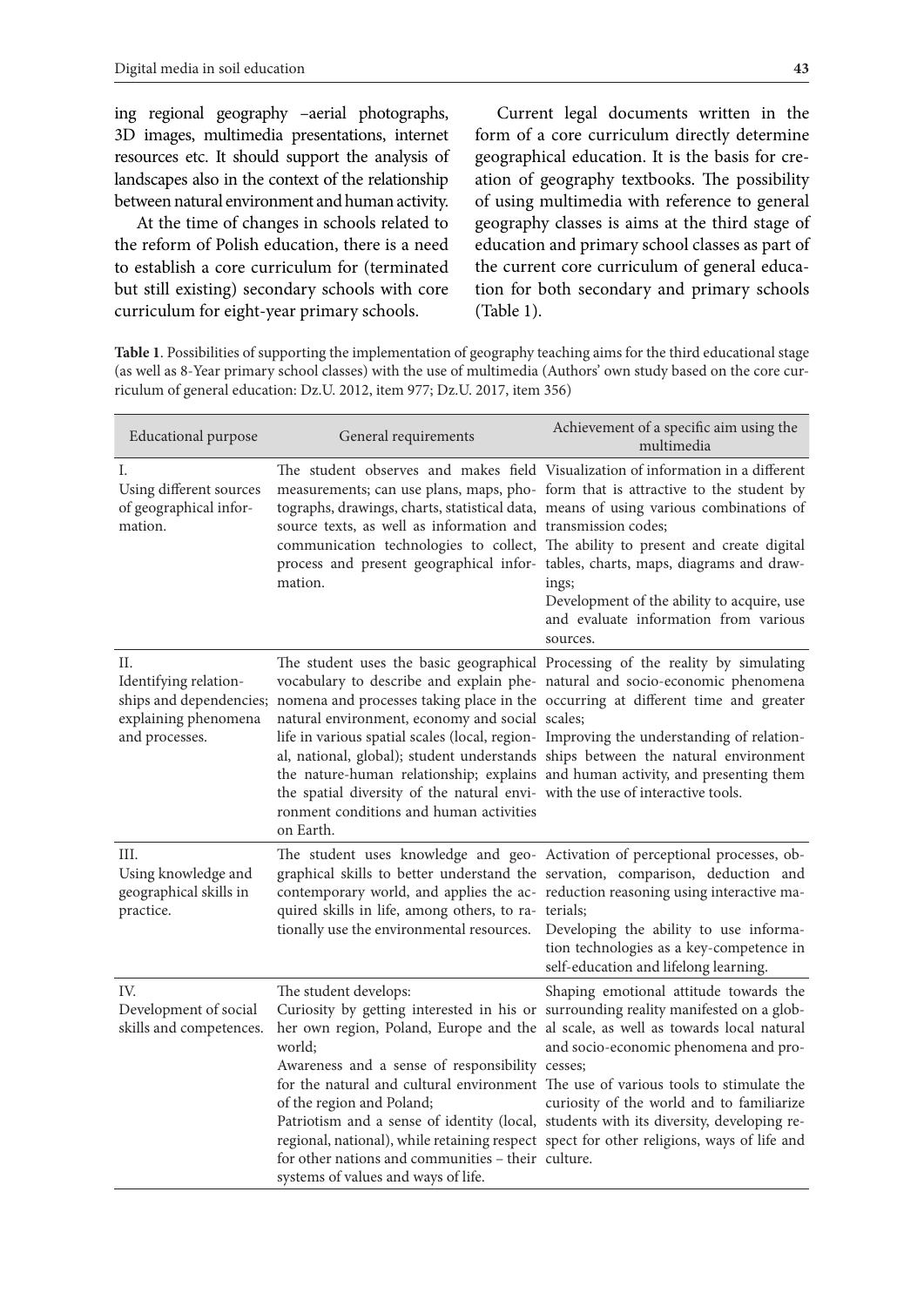### **3. Soil education as part of geography teaching**

Issues pertaining to soil education, outside geography classes, are also touched upon on other school subjects, such as biology and chemistry. However, the detailed requirements for the third and fourth educational stage as well as for primary school classes (according to the new core curriculum) indicate only six of them as directly related to soil education. The core curriculum for the grammar school contains similar soil issues to those included in the

new core curriculum for primary school and for secondary school (high school). As a general rule, the implementation of these topics involves issues related to the biosphere and usually is scheduled near the end of as chool year. It is important to ensure that the didactic tools and methods employed are as effective as possible. The use of multimedia in soil education can contribute to an increase in the educational effectiveness of the discussed issues (Table 2).

**Table 2**. Teaching on soil science and possible application of ICT evaluation (Authors' own study based on the core curriculum of general education: Dz.U. 2012, item 977; Dz.U.2017, poz. 356)

| Teaching content                                                                                 | Specific requirements                                                                                                                                                                                                                                                                                                                                                                                                                                                                                | Use of multimedia                                                                                                                                                                                                                                                                                                                                                    |  |  |
|--------------------------------------------------------------------------------------------------|------------------------------------------------------------------------------------------------------------------------------------------------------------------------------------------------------------------------------------------------------------------------------------------------------------------------------------------------------------------------------------------------------------------------------------------------------------------------------------------------------|----------------------------------------------------------------------------------------------------------------------------------------------------------------------------------------------------------------------------------------------------------------------------------------------------------------------------------------------------------------------|--|--|
| Junior high and primary school (according to the core curriculum of 2017)                        |                                                                                                                                                                                                                                                                                                                                                                                                                                                                                                      |                                                                                                                                                                                                                                                                                                                                                                      |  |  |
| Selected issues of<br>physical geography/<br>climate, soil and<br>vegetation zones in<br>Africa. | the relationship between Earth's axial tilt different parts of the world;<br>soils on Earth;<br>Using thematic maps the student explains Earth.<br>the climate, soil and vegetation zonality in<br>Africa.                                                                                                                                                                                                                                                                                           | Using thematic maps the student presents Access to digital maps, satellite images from<br>and climatic zones, and shows the climate Use of GIS software to display individual<br>impact on the diversity of vegetation and thematic layers, and to facilitate the analy-<br>sis of the diversity of vegetation and soils on                                          |  |  |
| Location and natural<br>environment of Po-<br>land/The main soil<br>types of Poland.             | The student:<br>Poland and his own region: forests, waters, of soils in Poland and his or her region.<br>soils, mineral resources;<br>Using the map, describes distribution of<br>resources and determines their economic<br>importance;<br>Distinguishes the most important features<br>of Brown soils, Podzolic soils, Cherno-<br>zems, Ordinary alluvial soils and rendzi-<br>nas <sup>1</sup> , indicates their location on the map<br>of Poland and assesses their agricultural<br>suitability. | Access to digital maps at various scales al-<br>Lists the main types of natural resources in lows the student to describe the distribution                                                                                                                                                                                                                           |  |  |
| Secondary school (high school) - basic level                                                     |                                                                                                                                                                                                                                                                                                                                                                                                                                                                                                      |                                                                                                                                                                                                                                                                                                                                                                      |  |  |
| Human-environ-<br>ment relation and<br>sustainable develop-<br>ment.                             | and incompetent agronomical techniques ternet also on different time scales;<br>to decline in food production and, in some zations, offices).<br>regions of the world, to starvation and pov-<br>erty.                                                                                                                                                                                                                                                                                               | The student presents examples of exces- Analysis of various digital materials (maps,<br>sively intensive agricultural use of soils charts, statistical data) obtained from the In-<br>causing soil degradation in different parts Enables quick access to a large number of<br>of the world, which in consequence leads materials from various sources(e.g., organi- |  |  |
| Secondary school (high school) - extended level                                                  |                                                                                                                                                                                                                                                                                                                                                                                                                                                                                                      |                                                                                                                                                                                                                                                                                                                                                                      |  |  |
| Earth's spheres -bio-<br>sphere and pedo-<br>sphere.                                             | cesses and discusses the characteristics of that<br>ity.                                                                                                                                                                                                                                                                                                                                                                                                                                             | The student describes soil-forming pro- Animations and interactive digital schemes<br>facilitate<br>the<br>understanding<br>of<br>the main types of zonal and azonal soils, as soil-forming processes. Extended access to<br>well as assesses their agricultural suitabil- photos and drawings of soil profiles, access<br>to free-of-charge soil databases.         |  |  |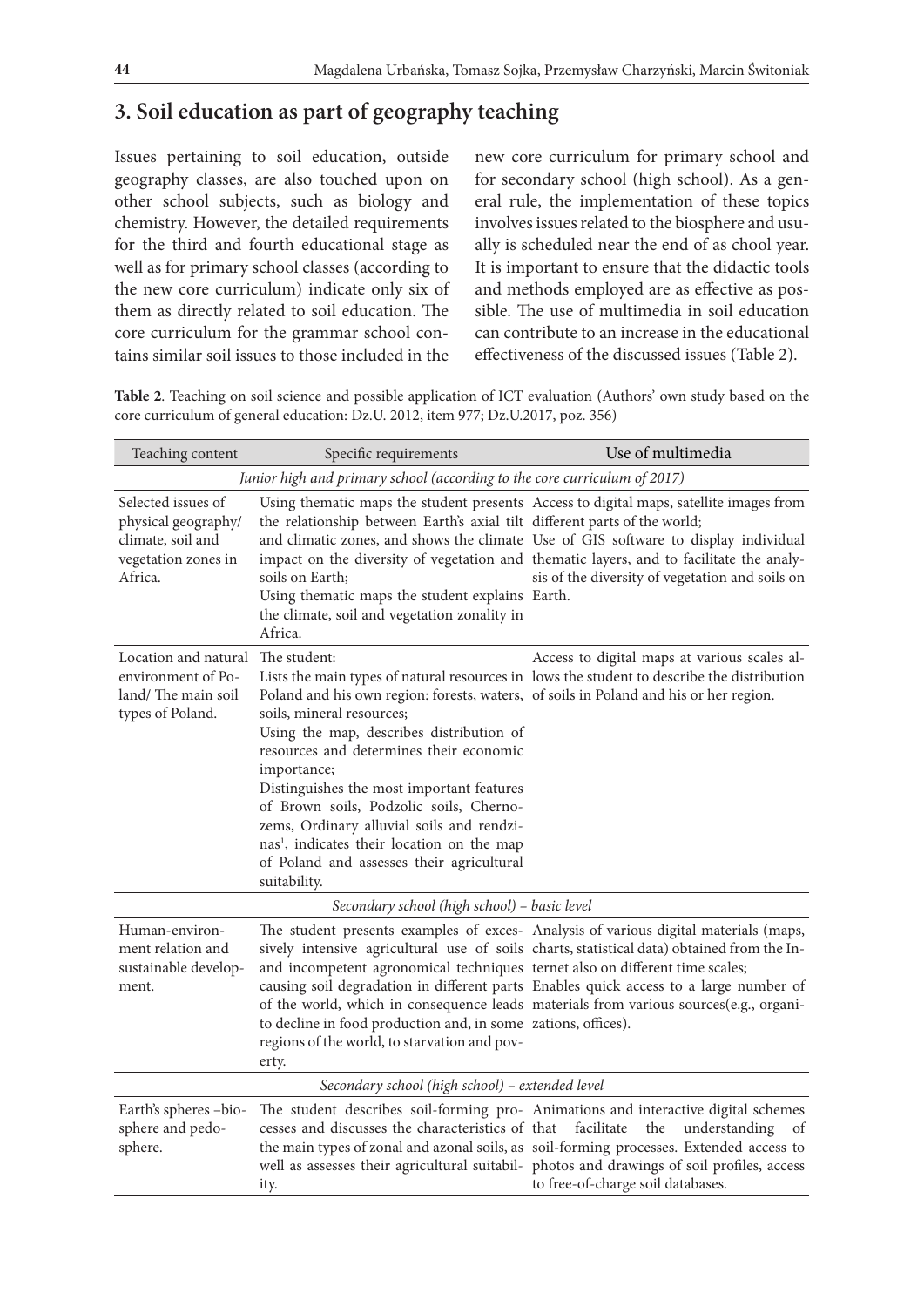| Earth's spheres -bio-<br>sphere and pedo-<br>sphere. | idence.                           | The student digs a soil pit and observes the Facilitating collection and preparation of<br>soil profile near the place of his or her res- data with regard to the place of observa-<br>tion. Use of an application on mobile de-<br>vices (smartphones, tablets) to immediately<br>collect information, document, process and<br>publish it on the web. |
|------------------------------------------------------|-----------------------------------|---------------------------------------------------------------------------------------------------------------------------------------------------------------------------------------------------------------------------------------------------------------------------------------------------------------------------------------------------------|
| -natural environ-<br>ment.                           | zonal and azonal soils in Poland. | Geography of Poland The student explains the occurrence of Analysis of various digital materials (maps,<br>charts, statistical data) and GIS tools to ex-<br>plain the occurrence of zonal and azonal<br>soils.                                                                                                                                         |

1 Official translations of Polish names (Kabała et al. 2019)

At the level of lower secondary and current primary schools, students – using maps – learn about the relationship between the climate and vegetation and soil zones.

Multimedia offer a possibility to quickly access up-to-date digital maps that allow the students to describe the distribution of soil resources and determine their economic importance. In secondary schools, at the basic level, information on soils is discussed in the context of agriculture geography. First of all, attention is paid to the causes and effects of soil degradation due to improper management. Multimedia educational tools expand the resources available to the teacher who presents the issues, as he or she can explain the changes through the analysis of digital data and maps on different time scales. At the extended level, students broaden their knowledge about soil-forming processes, which are very frequently hard to understand for them (authors' own data, unpublished). Animations, digital diagrams and drawings – supplemented with teacher's comments and notes as necessary – can contribute to a better understanding of soil processes. Digital multimedia can help students plan their field activities and observe the soil profile. Mobile devices and dedicated applications that can be used directly during a field trip can improve the effectiveness of fieldworks.

Juxtaposition of the detailed requirements with the possibilities offered by the implementation of multimedia in education shows that their use significantly expands the resources available to the teacher. One should also note that multimedia materials, unlike the traditional ones, can be easily updated, which constitutes a crucial advantage. An example is a map of soil types prepared for

the Internet atlas of the Kuyavia-Pomerania Province (Bednarek et al., 2015; http://atlas. kujawsko-pomorskie.pl/). Digital maps, spatial data, aerial and satellite photos allow us to analyze matters related to soil in various spatial scales. The available software enables easy collection and comparison of data.

An important element of soil education are field trips. Mobile devices, such as smartphones or tablets with installed applications allow the students to collect data directly in the field. Thanks to the built-in cameras, the data can documented, saved, shared and instantly exchanged with other users via the Internet. Such an approach to field trips not only broadens the range of possibilities as far as collecting and recording information is concerned, but also, above all, introduces edutainment elements into the activity. Edutainment combines valuable educational content with elements of entertainment, and it is considered one of the most effective strategies for transferring knowledge and shaping social attitudes among the digital natives (Brooks, 2010). This is largely due to the less formal nature of the teaching-learning process and an attractive formula for (but not limited to)young recipients. Student at times forget that they are in fact learning thanks to game elements (Aksakal, 2015), which is perhaps the most notable advantage of this approach. The educational content is usually provided in a formula that is attractive to the recipient, which means that the student is not always aware that, while being entertained, he or she acquires knowledge or develops new skills. Multimedia used in this way can support the implementation of tasks in a group, stimulate cooperation and develop social skills.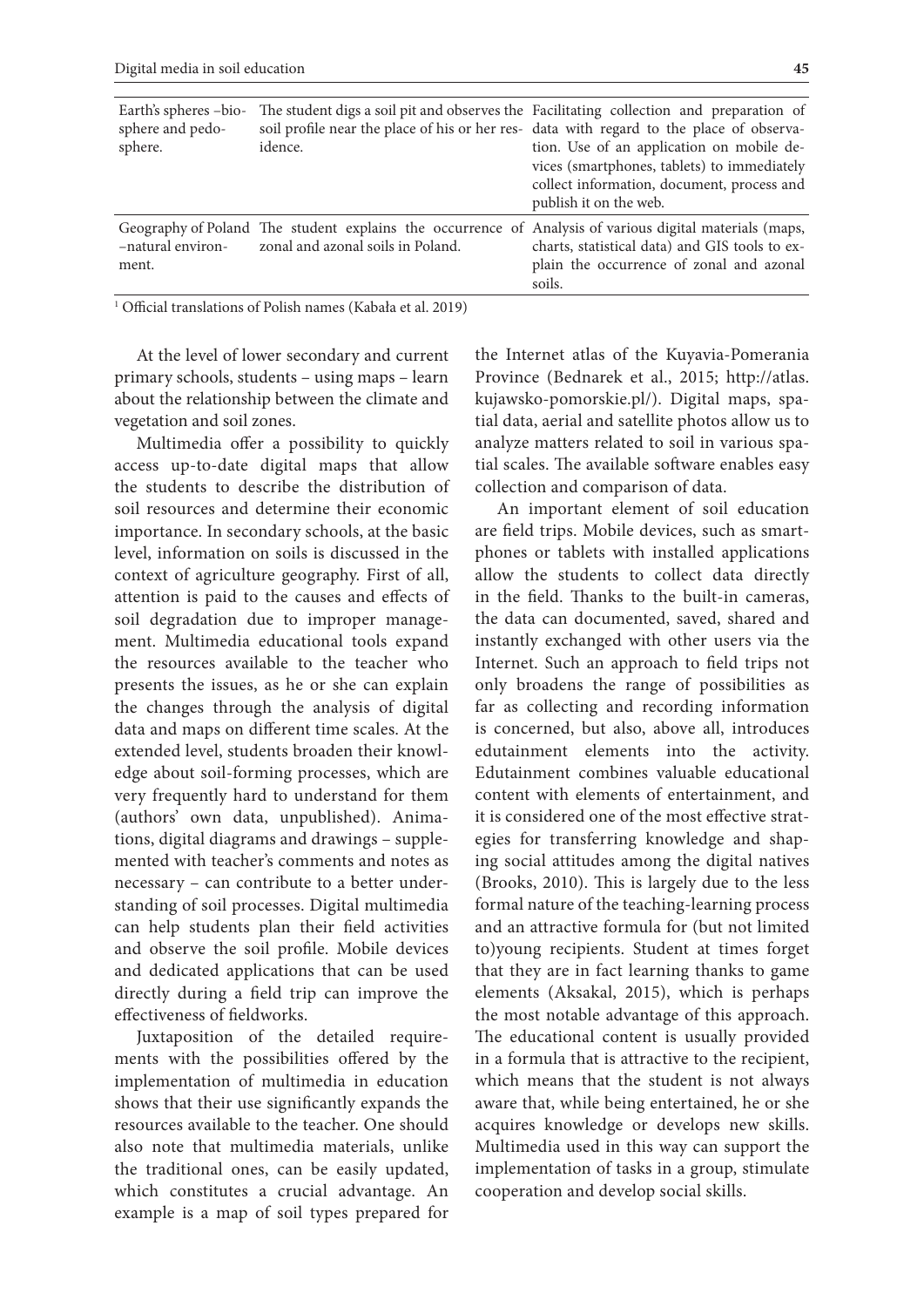#### **4. Digital textbooks in soil education**

On the Polish educational market there is a number of different digital textbooks that contain issues related to soil education. Most of them are prepared by publishers who specialize in traditional textbooks. They are often exact copies of analogue textbooks with only minor additional options, such as enlargement of selected graphic elements, inclusion of hyperlinks to movie clips, animations or slide shows displayed as side notes.

In order to determine the position of multimedia textbooks on physical geography that are on the market, we examined the features and structure of the available materials and performed a critical assessment of their educational value. Digital textbooks intended for geography classes are predominantly traditional textbooks supplemented with some multimedia features (Czerski and Wawer, 2014). There are still no fully interactive and intelligent textbooks on the Polish market that would answer students' questions, engage their interest, and improve their understanding.

Multimedia textbooks can also come with numerous multimedia supplements, including, among others, multimedia atlases, interactive boards, e-maps and interactive tourist maps, multibooks, multitecs, portals with educational content intended to be used by teachers, diagnostic portals and e-exercises. All the aforementioned elements can be successfully employed in geography education, thus also soil geography. Those that are applicable in class improve the teaching of the subject and make the teaching-learning process more attractive, thus bolstering students' interest in soil-related information.

Some of the first multimedia textbooks that appeared on the Polish education market were EduROMs. They contain all the required material for teaching school subjects at the level of primary, secondary and high schools (http:// www.2.ydp.com.pl). EduROMs are ready-touse presentations with boards demonstrating lessons contents enriched with numerous video clips, voice recordings, animated presentations and maps that facilitate understanding of a particular issues, including the field of soil education. EduROM can be used in various forms both individually (on computers in a computer lab) or collectively (on an interactive board).

The creators of the program supplemented it with numerous interactive exercises and quizzes, which can be used on an interactive whiteboard during the lesson.

There are special elements integrated in the program that can be used to work with EduROM, which can be helpful during geography learning:

- − Photo browser about 2,000 photos (each picture can be enlarged);
- − Solar System a multimedia presentation enabling observation of planetary motion from different perspectives, reflecting spatial relationships between planets and their orbits, and providing basic information about the planets in the Solar System;
- − Tables dozens of essential geographical tables, contents of which can be sorted alphabetically and by keywords, and which present all the important numerical data;
- − Dictionary contains several hundred geographical terms explained in a way that is easy to understand;
- − Maps –the collection contains several hundred maps falling into a multimedia atlas that comes with an index, legend and an options to zoom in on maps;
- − Biographies a set of 40 unconventional richly-illustrated biographies of famous geographers and travelers, including facts related to their lives that are usually omitted in encyclopedic descriptions.

Other options of the above mentioned software package aimed at achieving even better results include:

- − Remember a list of most important information;
- − Notes an electronic notebook that allows students to make own notes;
- − Search a tool for finding information by category and keywords;
- − Bookmarks a tool that allows for storing the most important or the most interesting pages of the e-book in the computer memory.

A major disadvantage of this product is that some multimedia resources are not adapted to the age of students. The level of knowledge presented on slides is definitely too high for an average student. There are also termino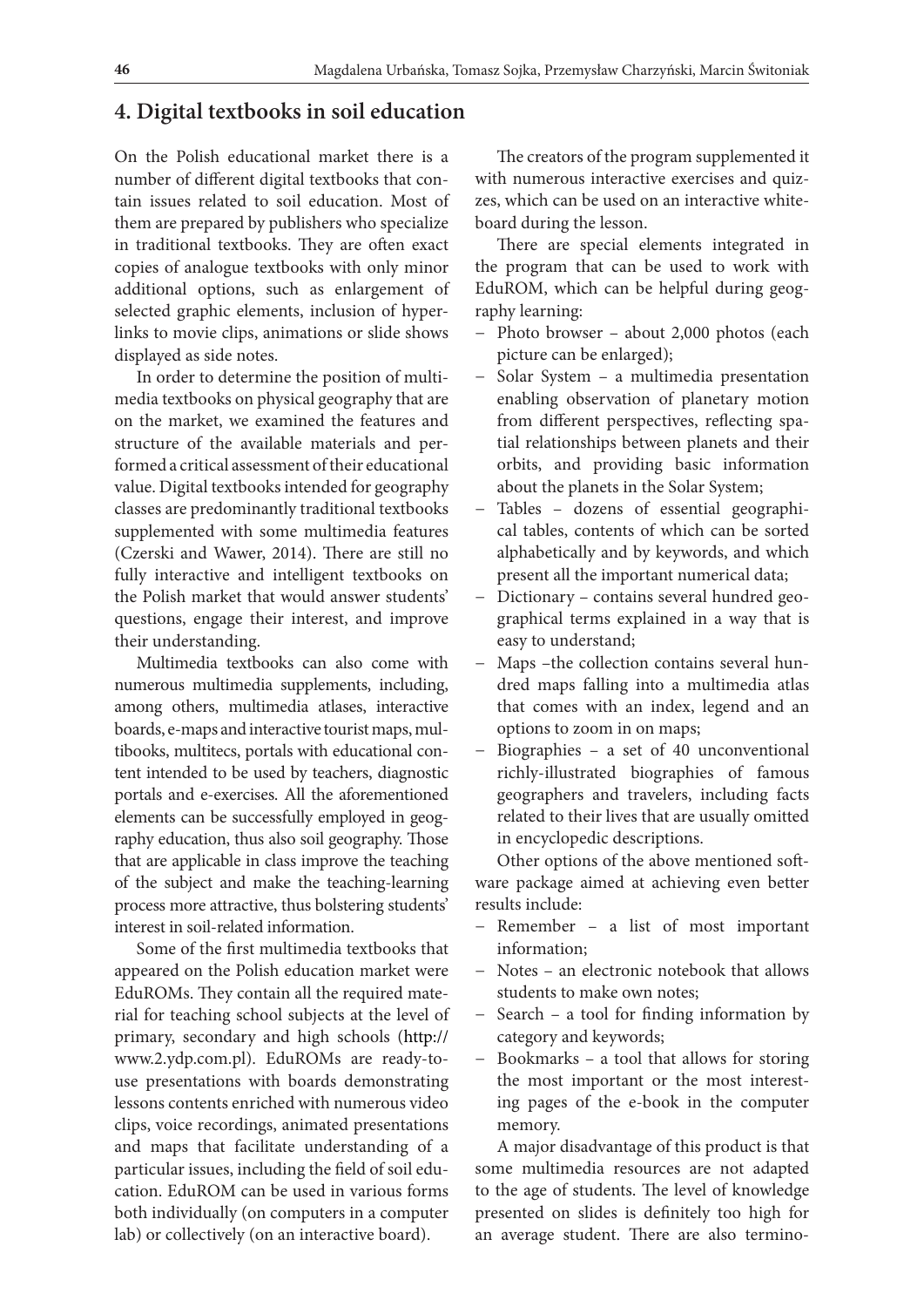logical errors. For example, instead of providing a proper definition of "genetic horizons", it is simplified to "soil layers". The e-textbooks from Nowa Era are an electronic version of the paper-back editions with built-in multimedia materials. Teacher and students can work with them in many environments, including the web browsers on iOS devices. E-books are available on the publisher's website (http://www2.ydp. com.pl). It can also be installed along with an e-book application for Android devices. this solution provides access to textbooks even if the device is disconnected from the Internet.

Using e-books is possible after activating a code obtained from the publisher. The structure of the textbooks is clear and the interface user-friendly. A considerable disadvantage of this particular digital textbook is that it comprises small quantity of multimedia materials. In the case of the analyzed soil science topics there were only two pictures and a zoomable map, which could hardly be called a multimedia feature. The lessons do not contain any movie clips or animations.

Another example of a multimedia tool is a series of e-textbooks entitled Świat *pod lupą (https://epodreczniki.pl/b/swiat-pod-lupa/ PwgzmmYwR)*. It is available online and every Internet user has free access to it. It was developed as a part of a government project co-financed from the European Social Fund. It is a component of the government program for developing students' and teachers' competences involving the use of information and communication technologies – *Digital School*. The program was implemented by the Center for Education Development. The e-textbook of geography was created as one of the 64 dedicated to various general subjects on all levels of teaching.

The technological partner was the Supercomputing and Networking Center from Poznan (http://www.man.poznan.pl). Developed as a result of team work, these e-textbooks constitute a comprehensive collection of modern educational resources dedicated to teachers and students. Each user has access to them via a range of devices (computer, laptop, tablet, smartphone, e-book reader). They can be used either online or offline, and are compatible with various operating systems (Android, IOS, Windows). They are suitable for users with dysfunctions, e.g. the visually impaired, who can print out contents in the Braille alphabet. The resulting e-textbooks can be integrated with other environments: e-journals, e-learning platforms, blogs, websites. Thus, they can be used in a creative way, and maybe a valuable support in any forms and methods related to work with students (http://www.epodreczniki. pl). It is also possible to generate a textbook in the form of PDF files in two versions – for the student or the teacher. QR codes (QR - Quick Response two-dimensional barcode developed to quickly read and write URL data) provide quicker access to their contents.

Issues in the field of soil education can be found under the following topics:

- 1. "The impact of climate on biodiversity and soils" (junior high school) (https:// epodreczniki.pl/a/jak-klimat-wplywa-nabioroznorodnosc-i-zroznicowanie-gleb/ DV4EXUBAh) (Fig. 3). The multimedia supplement in this textbook is very limited. In addition to the photo gallery, illustrations, diagrams, tables and map, there are no movie clips or animations.
- 2. "The diversity of soils and vegetation on the territory of Poland" (junior high school) (https://epodreczniki.pl/a/zroznicowanie-gleb-i-roslinnosci-na-obszarze-polski/ DSM0RxNIH) –two hyperlinks to definitions (on soil and soil-forming process)and five quizzes, two of which lack photographs.

On High School level the only topic related to soils is "Degradation of soils in the world and its consequences"(https://epodreczniki. pl/a/degradacja-gleb-na-swiecie-i-jej-skutki/ DuguSPvVG). There are two movie clips: *Let's talk about soil* and *Soil degradation and its prevention in the Philippines* and 3 quizzes.

Soils are also discussed in topic "Problems resulting from the exploitation of renewable and non-renewable resources of the Earth"*.* The major advantage of this e-textbooks is free access both online and offline. A rich methodical supplement (https://epodreczniki.pl/ search?query=geografia&format=e-materialy) paired with a substantial number of interactive exercises further increase the attractiveness of this particular e-textbook.

Teachers using textbooks of Nowa Era have access to a tool called *multiteka* (*Multiteka – Oblicza geografii 1* [Nowa Era https://www.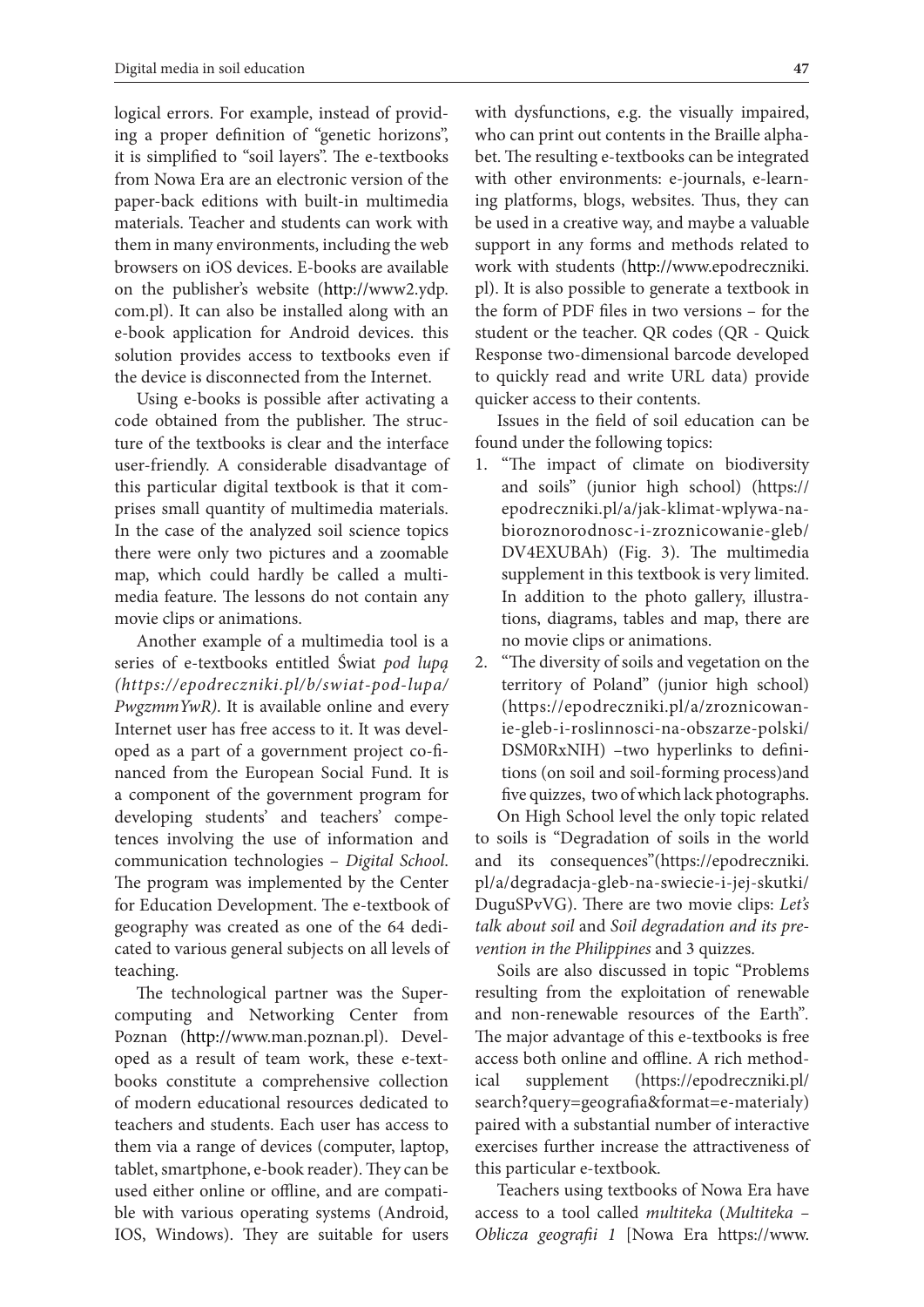dlanauczyciela.pl/zasoby/szkoly-ponadgimnazjalne/geografia/oblicza-geografii-zr/czesc-1/?f:11[0]=469]). It is a form of database containing multimedia materials, which can be used in two modes. The first is the *resource* mode, where the user searches for the desired content arranged thematically. Multiteka includes: animations, movies, didactic games, graphics, maps, slide shows and tables. Appropriate materials can be found using the search filter and then added to *my lessons* mode. From there they can be displayed using a multimedia projector. The analysis of the resources included in the multiteka proved that they are not always adapted to the educational level.

A big practical problem of the media published by Nowa Era (e-textbooks and materials in the multiteka) is the lack of possibilities to integrate them. Switching between the two programs takes time and makes it difficult to work

#### **5. The use of educational portals**

With development of the Internet and social media in particular, popularization of geographical science and soil knowledge has become easier, and an increasing number of institutions engaged in this kind of activities. This typically involves posting various educational resources on websites and in social media, as well as organizing various actions to promote knowledge. Educational portals could be also an important tool for distance learning (Świtoniak et al., 2018).

While pedology knowledge is frequently promoted abroad (e.g. in Scotland: http://www. hutton.ac.uk/learning/dirt-doctor), in Poland similar endeavors have only started in recent years. The efforts include the website of the Soil Education Committee of the Polish Society of Soil Science (https://sites.google.com/site/edukacjaglebawawstwa/) as well as Facebook site of the Center for Soil Education – Soil Museum (https://www.facebook.com/Centrum.Edukacji. Gleboznawczej.Muzeum.Gleb/), which contains didactic ideas and links to documentary films. An example of a campaign aimed at popularizing and educating in soil knowledge is "The Soil of the Year" initiated in 2018 by the Polish Society of Soil Science. Rendzina was selected the soil of 2018 and Chernozem of 2019 (Fig. 1).

during the lesson. The resources contained in both are often duplicated. It seems that the ideal solution, at least from a practical point of view, would be to combine both programs. The ability to freely choose ready resources, to put them in the place chosen by the teacher on the margin of the digital version of the textbook would allow for more efficient use of the collected materials. A good solution on the part of geographical education is also to provide a geographical multimedia textbook with simple GIS functions. Displaying individual layers of digital maps and making simple measurements would facilitate a lot of comparisons and analyzes. The option of zooming in and out the map content and displaying the legend by clicking an appropriate icon does not make it an interactive map, but only provides a few simple digital elements.



**Figure 1**. Logos of "The Soil of the Year 2018 and 2019"

However, not all educational web portals have guidelines for teachers in the form of methodical materials. Interesting multimedia materials that can be potentially used during a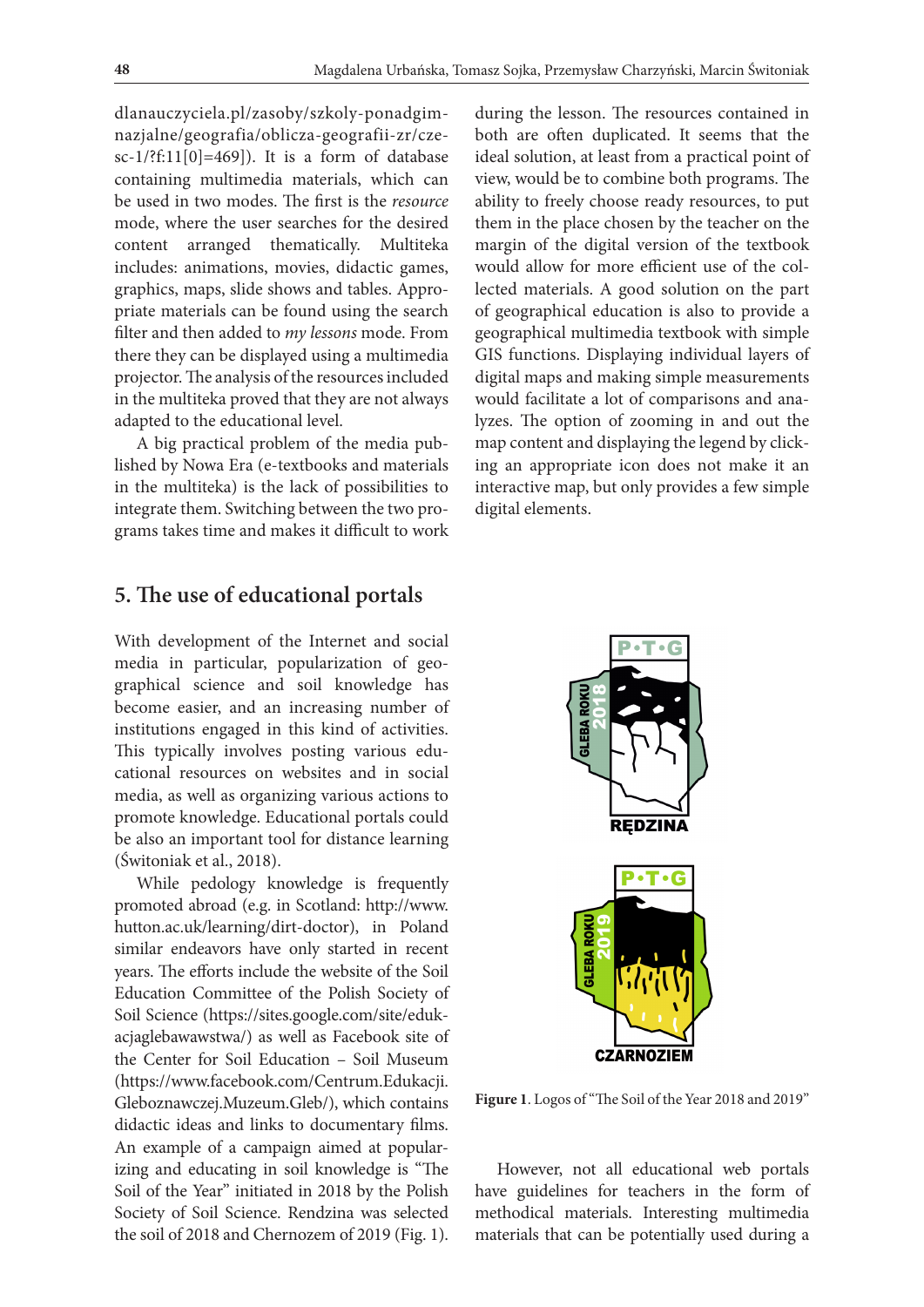geography lesson are also developed as part of international projects carried out at universities. One example that can be used in soil education is the portal created in relation to the FACES Erasmus+ project (http://www.sites.google. com/site/centraleuropesoils). Its effect is, among others, soil database (http://www.soils.umk.pl/ database) that can be used in geography lessons

at the extended level of high school. It could also be a valuable material for students in schools where geography is taught bilingually. The portal structure offers an option to search for any type of soil from the available list, or by clicking on a symbol on the map. A photo of soil pits appears in the window that opens along with physical and chemical data presented in tables (Fig. 2).



**Figure 2**. Example of a soil profile along with its location retrieved from the soil base developed as part of the FACES project (Source: http://www.soils.umk.pl/database, access: May 2019)



**Figure 3**. Example of a spherical panorama taken from the soil base – developed as part ofthe FACES project (Gleyic Umbrisol from Brodnica Lake District) (Source: http://www.soils.umk.pl/database, access: May 2019)

Spherical panoramas are a considerably valuable element of the portal. These are photographs depicting the landscape (surroundings), within which the soil profile was made. They give the opportunity to view the area in a 360 degree perspective. This provides a direct

reference of the soil profile to the natural environment, in which it is located, and enables the analysis of a given soil in the context of soil-forming factors: terrain, water conditions and vegetation (Fig. 3). The database is still expanding. Portal creators increase the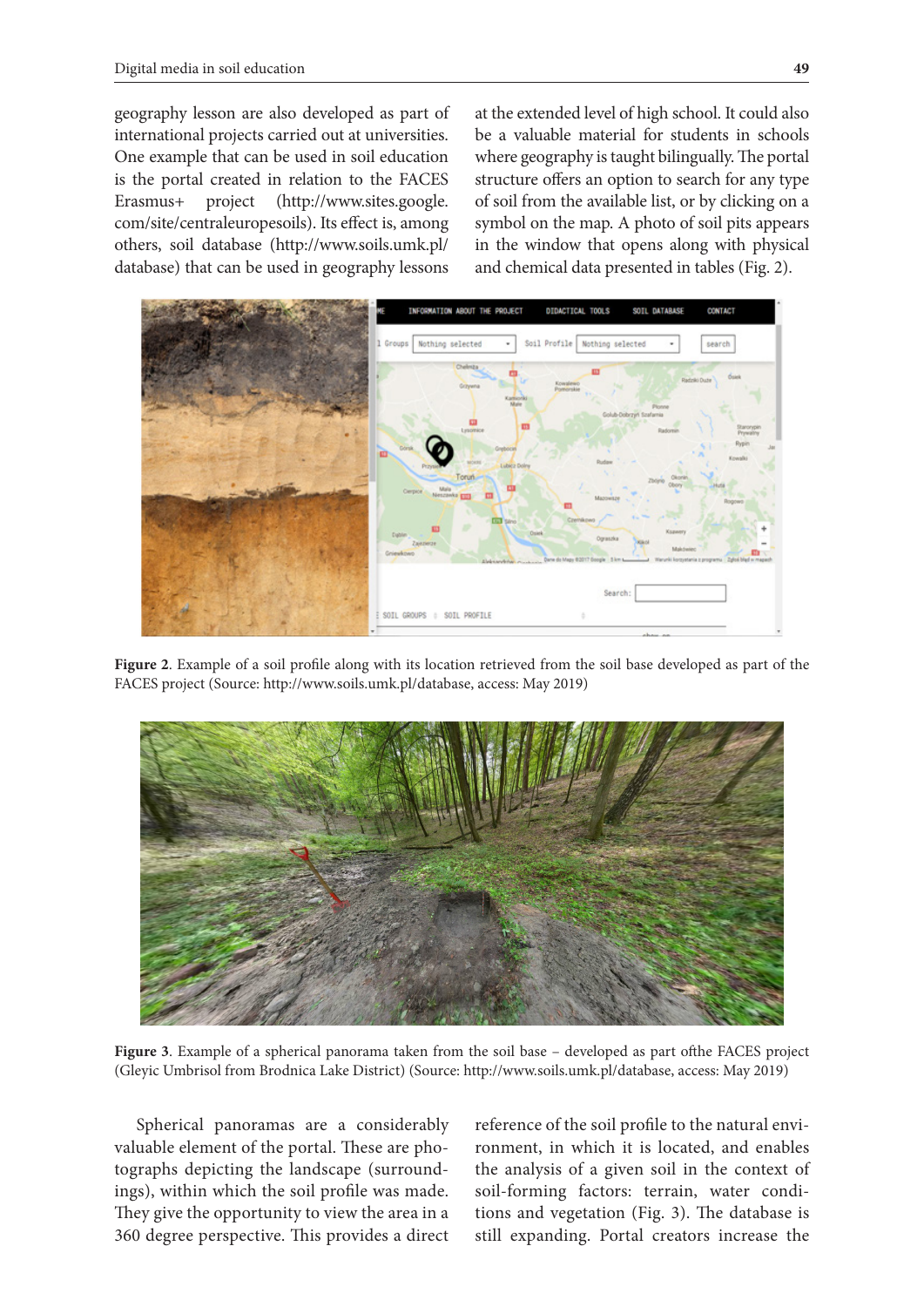number of places, countries and regions where soil profiles were made and various soil types were documented. Using the educational resources available on this portal it is possible to successfully implement the provisions included in the core curriculum with reference to the analysis of spatial distribution of

#### **6. Conclusions**

The issues presented above by no means exhaust topics related to multimedia supporting soil education. Creation of educational multimedia is undoubtedly a great chance to modernize teaching and learning process, and make it more attractive for students of the "digital natives" generation. Perhaps, in time's perspective, they should incorporate a number of technologies from the field of artificial intelligence. Such materials should include a formal representation of knowledge contained in the textbook, reasoning methods for answering questions and natural language processing that would be capable of understanding user's questions paired with natural language generation system to produce answers (Chaudhri et al., 2013).

Modern and attractive didactic tools are created within the framework of various educational projects. The use of ICT during classes should be purposeful, therefore a need arises to develop strategies on effective use of multimedia and methodological guidance in specific teaching situations. National and regional Centers dedicated to support training and professional development of active teachers should diagnose their needs in this regard and provide appropriate courses.

The multimedia materials are typically created by the publishers of textbooks. They are usually an integral part of said material, or are meant to complement it. The analysis shows that they are not always useful in the teaching and learning process. Sometimes they are not adapted to the age of students or cannot be used to accomplish the objectives indicated in the core curriculum. Pracsoils and the impact of vegetation, climate or anthropopressure on their development and degradation. Educational websites constitute an extensive source of knowledge and facts, and the amount of information stored in various forms is overwhelming (Świtoniak et al., 2018).

titioners and geography educators who deal with the theory of geographical education (including soil education) should be ready to express their opinions on published multimedia teaching materials. Therefore, the society should be stimulated and encouraged to review the multimedia tools on offer in terms of the educational value to provide feedback to their creators.

The changes taking place in the education system and the elimination of junior high schools provide an opportunity to review the existing educational solutions. Thus, elements that have a positive impact on the efficiency of education should be retained, while the least effective ones should be eliminated.

It should be stressed that even modern, web-based digital teaching and learning materials may be not exciting enough to captivate the digital natives. Majority of them require interaction, competition and opportunities to impress one another in virtual reality. Social media and virtual reality games have changed the way young people perceive the real world, and that also includes the education process, which has to be supported by role-playing and elements of gamification. Gamification is the process of introducing game-related principles in education – especially those related to user experience and engagement. Since gamers voluntarily spend long hours playing games, it seems only natural to make use of this strong motivation to enhance the experience in the classroom and during field activities related to geography and soil science.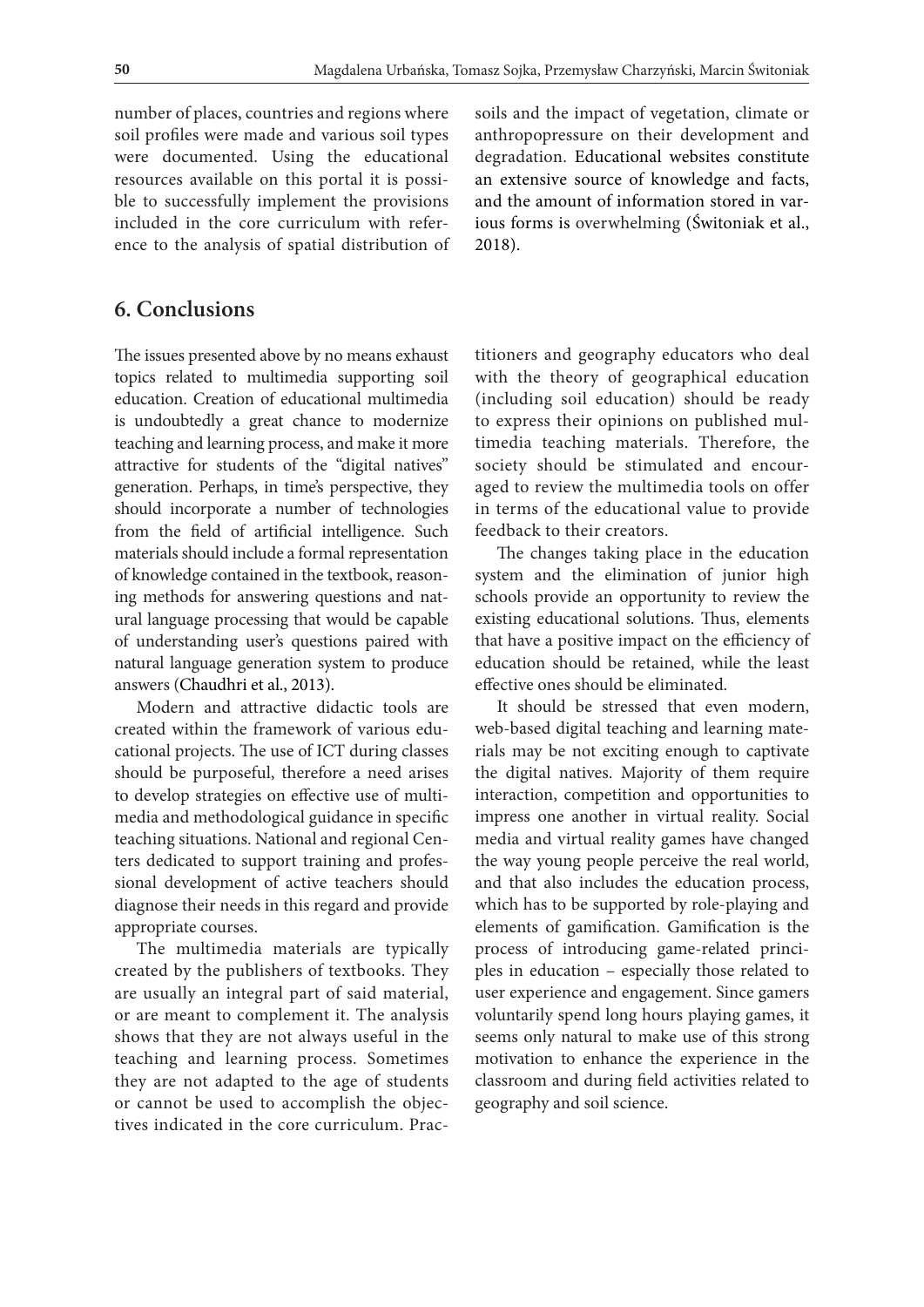#### **References**

- Aksakal N., 2015. Theoretical View to The Approach of The Edutainment*.* Procedia Social and Behavioral Sciences 186, 1232-1239.
- Bednarek R., Świtoniak M., Mendyk Ł., 2015. Soil Types and Subtypes map circa 1:700 000. [In:] Kozieł Z. (Ed.) Atlas of the Kuyavian-Pomeranian Voivodeship. Nicolaus Copernicus University, Toruń, 54-55.
- Brooks C., 2010. The Young Net Project GeoInformation and Edutainment. [In:] Donert K. (Ed.), Using GeoInformationin European Geography education, Vol. IX. International Geographic Union - Home of Geography, Roma, 64-68.
- Chaudhri V., Cheng B., Overholtzer A., Roschelle J., Spaulding A., Clark P.R, Greaves M., Gunning D.,2013. Inquire Biology: A Textbook that Answers Questions. AI Magazine 34(3), 55-72.
- Cornish P., 2012. Multimedia Made Easy: Geography lessons using multimedia technology*.* Scottish Association of Geography Teachers.
- Czerski W., Wawer R., 2014. Digital school opportunity or threat to the education? Dydaktyka Informatyki 9, 104-113 [In Polish with English abstract].
- Dz.U. 2012, poz. 977. Rozporządzenie Ministra Edukacji Narodowej z dnia 27 sierpnia 2012 r. w sprawie podstawy programowej wychowania przedszkolnego oraz kształcenia ogólnego w poszczególnych typach szkół (http:// www.isap.sejm.gov.pl, access: December 2017) [In Polish].
- Dz.U 2017 poz.356. Rozporządzenie Ministra Edukacji Narodowej z dnia 14 lutego 2017 r. w sprawie podstawy programowej wychowania przedszkolnego oraz podstawy programowej kształcenia ogólnego dla szkoły podstawowej, w tym dla uczniów z niepełnosprawnością intelektualną w stopniu umiarkowanym lub znacznym, kształcenia ogólnego dla branżowej szkoły I stopnia, kształcenia ogólnego dla szkoły specjalnej przysposabiającej do pracy oraz kształcenia ogólnego dla szkoły policealnej (http://men.gov.pl/wp-content/uploads/2016/11/ geografia-podstawa.pdf, access: April 2019) [In Polish].
- Gulińska H., 1997. Strategia multimedialnego kształcenia chemicznego. Wydawnictwa Naukowe UAM, Poznań [In Polish].
- Kabała C., Charzyński P., Chodorowski J., Drewnik M., Glina B., Greinert A., Hulisz P., Jankowski M., Jończak J., Łabaz B., Łachacz A., Marzec M., Mendyk Ł., Musiał P., Musielok Ł., Smreczak B., Sowiński P., Świtoniak M., Uzarowicz Ł., Waroszewski J., 2019. Polish Soil Classification, 6th edition – principles, classification scheme and correlations. Soil Science Annual 70(2), 71-97.
- Kida M., Neczaj-Świderska R., 2007. Interactive met hod of teaching adults. E-mentor 4(21), 57-61 [In Polish with English abstract].
- Niemierko B., 1975. Testy osiągnięć szkolnych Podstawowe pojęcia i techniki obliczeniowe. Wydawnictwa Szkolne i Pedagogiczne, Warszawa [in Polish].
- Pliszka M., 2005. Warunki stosowania komputerów w nauczaniu i uczeniu się geografii w aspekcie celów kształcenia geograficznego. [In:] Kopeć K. (Ed.), Współczesne formy i metody w dydaktyce geografii. Katedra Geografii i Rozwoju Regionalnego, Uniwersytet Gdański, Gdynia – Pelplin, 37-43 [In Polish].
- Strykowski W., 1996. Rola mediów w edukacji, Edukacja Medialna 2, 4-10
- Świtoniak M., Augustyniak D., Charzyński P., 2018. The Internet as a source of knowledge about soil cover of Poland. Bulletin of Geography 14, 91-98.
- Zając S., 1997. Cele nauczania geografii. [In:] Piskorz S. (Ed.), Zarys dydaktyki geografii. Wydawnictwo Naukowe PWN, Warszawa [In Polish].
- Żuk T., 1996. The psychological basis of multimedial education.Neodi dagmata 22, 33-42 [In Polish with English abstract].

#### **Internet sources**

e-podręcznik "Świat pod lupą 1" https://epodreczniki.pl/b/swiat-pod-lupa/PwgzmmYwR, (access: April 2019).

- Multiteka Oblicza geografii 1 (Nowa Era) https://www.dlanauczyciela.pl/zasoby/szkoly-ponadgimnazjalne/ geografia/oblicza-geografii-zr/czesc-1/?f:11[0]=469 (access: April 2019).
- http://atlas.kujawsko-pomorskie.pl/ (access: May 2019).

www.soils.umk.pl/database (access: May 2019).